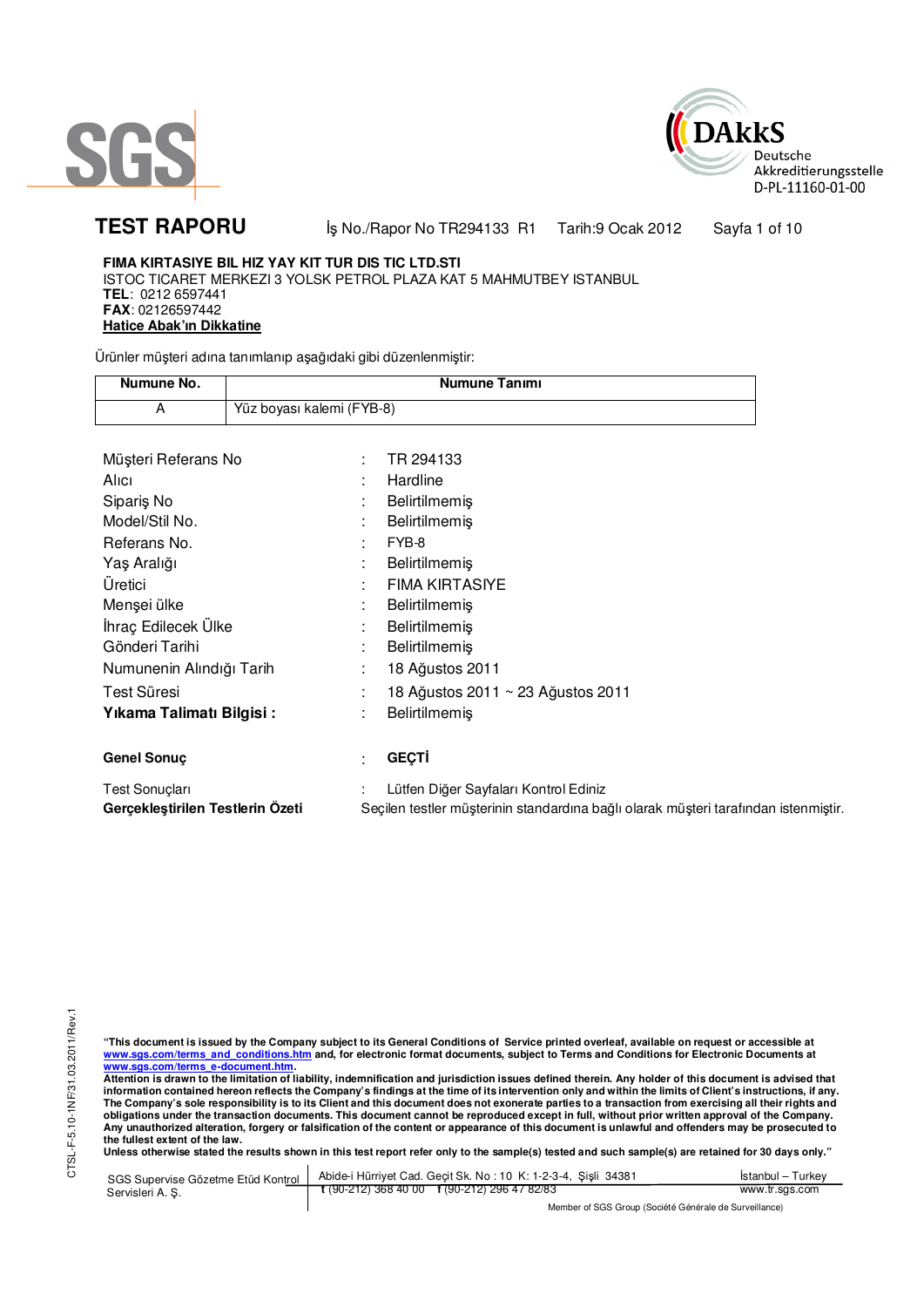



**TEST RAPORU** iş No./Rapor No TR294133 R1 Tarih:9 Ocak 2012 Sayfa 2 of 10

| <b>Test Parameters</b>        | Result      |             |  |  |  |
|-------------------------------|-------------|-------------|--|--|--|
| <b>Chemical tests</b>         | $1 + 2 + 3$ | $4 + 5 + 6$ |  |  |  |
| Azo Dyes (Textile)            |             |             |  |  |  |
| Phthalates                    |             |             |  |  |  |
| Allergenous Disperse Dyes     |             |             |  |  |  |
| Migration of Certain Elements |             |             |  |  |  |

| <b>Test Parameters</b>        | Result   |  |  |  |  |  |
|-------------------------------|----------|--|--|--|--|--|
| <b>Chemical tests</b>         | $9 + 10$ |  |  |  |  |  |
| Allergenous Disperse Dyes     |          |  |  |  |  |  |
| Migration of Certain Elements |          |  |  |  |  |  |

"This document is issued by the Company subject to its General Conditions of Service printed overleaf, available on request or accessible at<br>www.sgs.com/terms\_and\_conditions.htm\_and, for electronic format documents, subjec <u>www.sgs.com/terms\_e-document.htm</u>.<br>Attention is drawn to the limitation of liability, indemnification and jurisdiction issues defined therein. Any holder of this document is advised that

information contained hereon reflects the Company's findings at the time of its intervention only and within the limits of Client's instructions, if any.<br>The Company's sole responsibility is to its Client and this document obligations under the transaction documents. This document cannot be reproduced except in full, without prior written approval of the Company.<br>Any unauthorized alteration, forgery or falsification of the content or appeara

**Unless otherwise stated the results shown in this test report refer only to the sample(s) tested and such sample(s) are retained for 30 days only."** 

SGS Supervise Gözetme Etüd Kontrol Servisleri A. Ş. Abide-i Hürriyet Cad. Geçit Sk. No : 10 K: 1-2-3-4, Şişli 34381 **t** (90-212) 368 40 00 **f** (90-212) 296 47 82/83 İstanbul – Turkey www.tr.sgs.com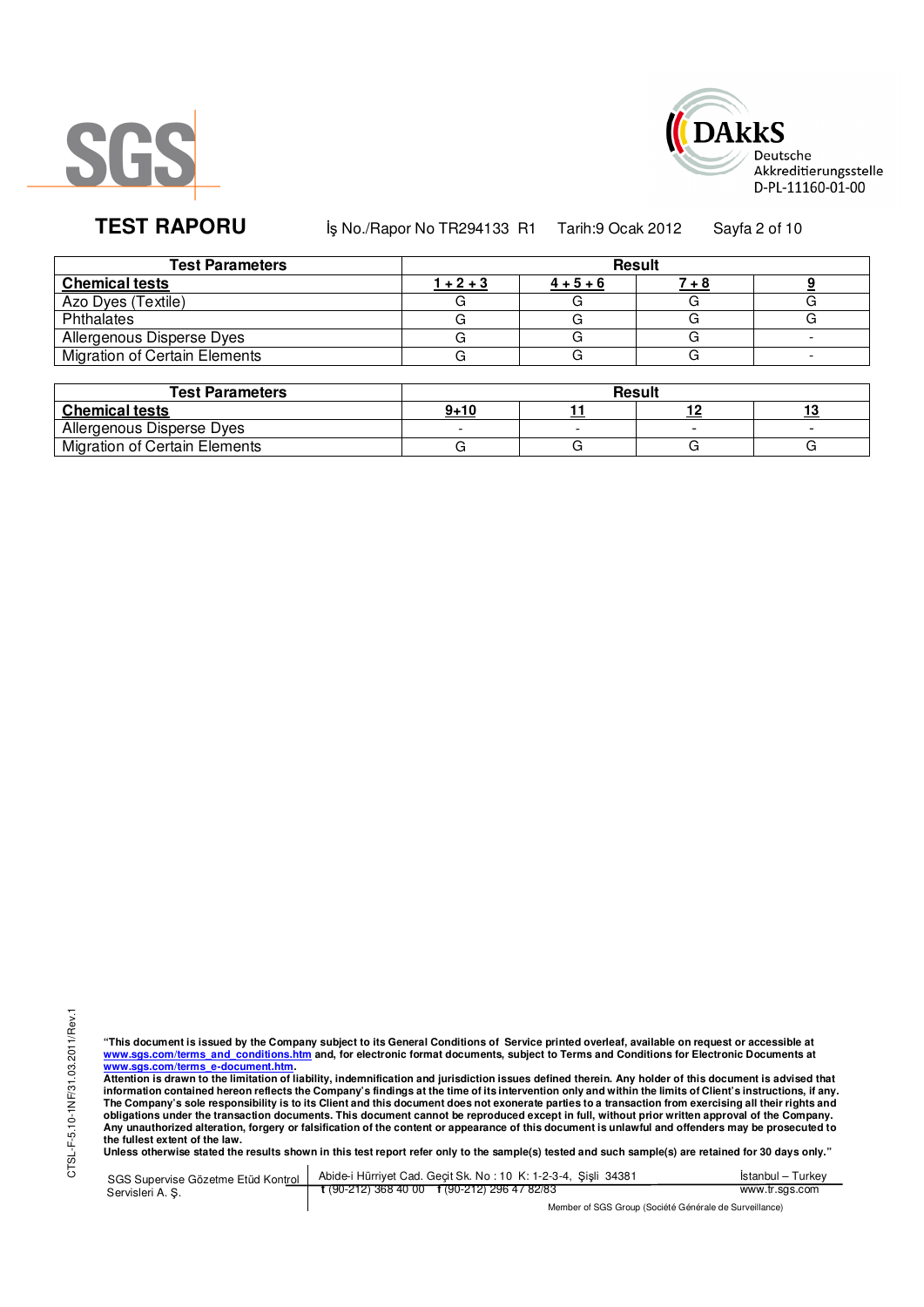



**TEST RAPORU** iş No./Rapor No TR294133 R1 Tarih:9 Ocak 2012 Sayfa 3 of 10

| Remarks        |                                                                                                                                                                                                                                                                                                                                                                                                                                                                                                                                                                                                       | $G = M\ddot{\omega}$ șteri standardına uygun                                                                                                                                                                                                                                                                                                                                                                                                                         |
|----------------|-------------------------------------------------------------------------------------------------------------------------------------------------------------------------------------------------------------------------------------------------------------------------------------------------------------------------------------------------------------------------------------------------------------------------------------------------------------------------------------------------------------------------------------------------------------------------------------------------------|----------------------------------------------------------------------------------------------------------------------------------------------------------------------------------------------------------------------------------------------------------------------------------------------------------------------------------------------------------------------------------------------------------------------------------------------------------------------|
|                |                                                                                                                                                                                                                                                                                                                                                                                                                                                                                                                                                                                                       | $K = M\ddot{\mu}$ şteri standardına uygun değil                                                                                                                                                                                                                                                                                                                                                                                                                      |
|                |                                                                                                                                                                                                                                                                                                                                                                                                                                                                                                                                                                                                       | = Sınır değer belirtilmedi                                                                                                                                                                                                                                                                                                                                                                                                                                           |
| Notes:         |                                                                                                                                                                                                                                                                                                                                                                                                                                                                                                                                                                                                       | Conclusions on meet/fail are based on the test result from the actual sampling of the received sample(s).                                                                                                                                                                                                                                                                                                                                                            |
|                | standard.                                                                                                                                                                                                                                                                                                                                                                                                                                                                                                                                                                                             | The composite sampling method is based on the client's special request and is a modification from the testing                                                                                                                                                                                                                                                                                                                                                        |
|                | The test results relate to the tested items only.<br>Test reports without SGS seal and authorised signatures are invalid.<br>Reported results do not include uncertainties.<br>evaluation has been carried out in accordance with UKAS and DAkkS requirements.<br>interpretations expressed herein are outside the scope of UKAS or DAkkS Accreditation.<br><b>RESULTS WERE ADDED BY THE REQUEST OF THE APPLICANT.</b><br>THIS REPORT SUPERSEDES OUR REPORT NO: 294133 DATED 23.08.2011<br>Issued in Istanbul<br>Signed for and on behalf of<br>SGS Supervise Gözetme Etüd<br>Kontrol Servisleri A.Ş. | The reported expanded uncertainty is based on a standard uncertainty multiplied by a coverage factor k=2, providing a level of confidence of approximately 95%. The uncertainty<br>In this Test Report tests marked (1) are included in the UKAS Accreditation Scope, marked (2) are included in the DAkkS Accreditation Scope of this Laboratory. Opinions and<br>NOTE: IN THIS REVISED-1 REPORT ALLERGENOUS DISPERSE DYES RESULT AND MIGRATION OF CERTAIN ELEMENTS |
| Nilay Gültekin | <b>Customer Services Team Leader</b>                                                                                                                                                                                                                                                                                                                                                                                                                                                                                                                                                                  | Ayse Cimen<br><b>Customer Services Manager</b>                                                                                                                                                                                                                                                                                                                                                                                                                       |
|                |                                                                                                                                                                                                                                                                                                                                                                                                                                                                                                                                                                                                       | <b>ETUD</b>                                                                                                                                                                                                                                                                                                                                                                                                                                                          |

"This document is issued by the Company subject to its General Conditions of Service printed overleaf, available on request or accessible at<br>www.sgs.com/terms\_and\_conditions.htm\_and, for electronic format documents, subjec

<u>www.sgs.com/terms\_e-document.htm.</u><br>Attention is drawn to the limitation of liability, indemnification and jurisdiction issues defined therein. Any holder of this document is advised that<br>information contained hereon refle obligations under the transaction documents. This document cannot be reproduced except in full, without prior written approval of the Company.<br>Any unauthorized alteration, forgery or falsification of the content or appeara

**Unless otherwise stated the results shown in this test report refer only to the sample(s) tested and such sample(s) are retained for 30 days only."** 

| SGS Supervise Gözetme Etüd Kontrol | Abide-i Hürriyet Cad. Gecit Sk. No: 10 K: 1-2-3-4, Sisli 34381       | Istanbul – Turkev |
|------------------------------------|----------------------------------------------------------------------|-------------------|
| Servisleri A. S.                   | $\frac{1}{2}$ (90-212) 368 40 00 $\frac{1}{2}$ (90-212) 296 47 82/83 | www.tr.sgs.com    |
|                                    | Member of SGS Group (Société Générale de Surveillance)               |                   |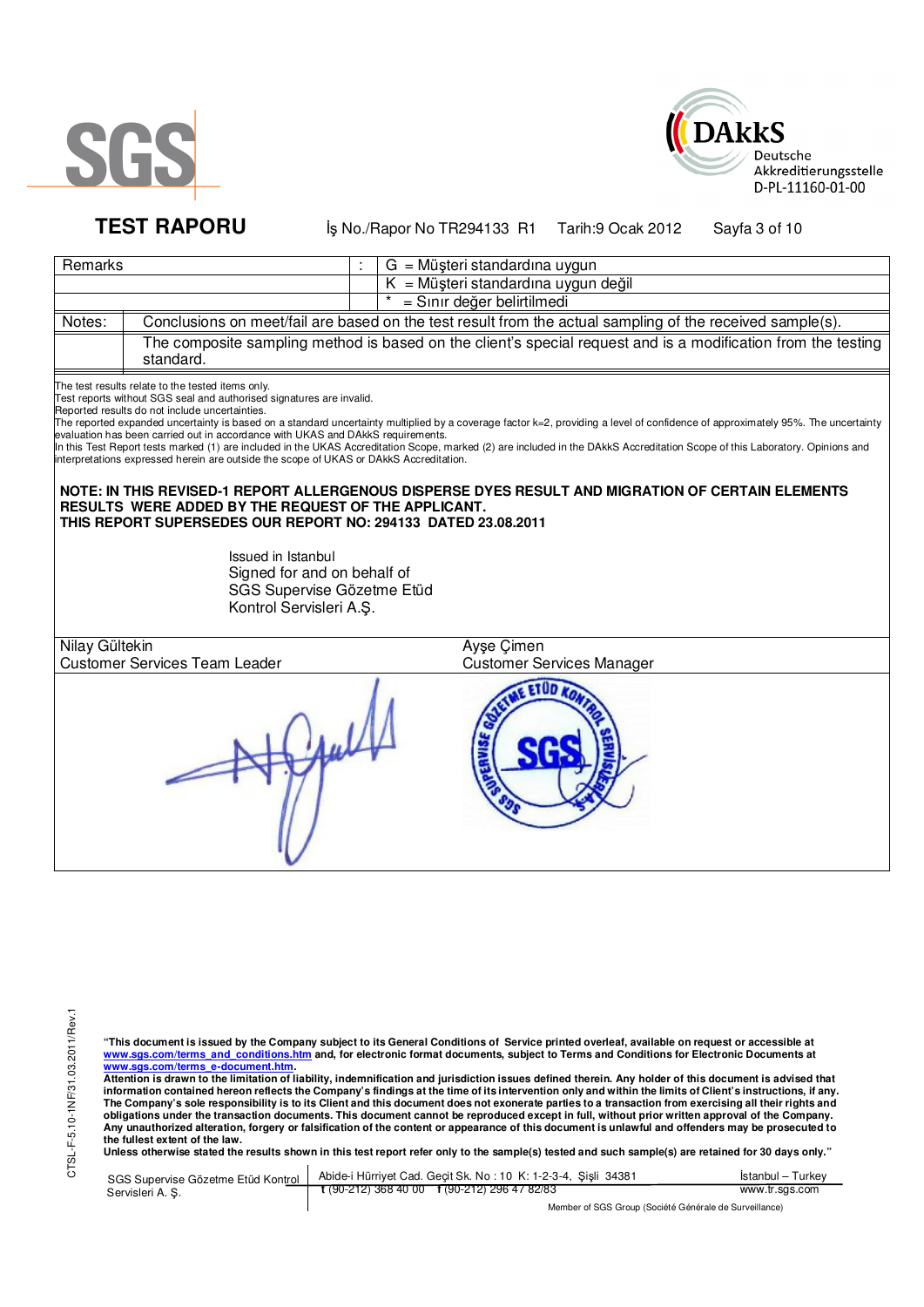



**TEST RAPORU** iş No./Rapor No TR294133 R1 Tarih:9 Ocak 2012 Sayfa 4 of 10

### **Component List / List of Materials for Chemical Test**

| Sample No. | <b>Sample Description</b>  | <b>Sample Colour</b> | <b>Material No.</b> | Component        | <b>Material</b> | Colour       |
|------------|----------------------------|----------------------|---------------------|------------------|-----------------|--------------|
|            |                            |                      |                     | White face       |                 |              |
| A          | Face Paint Pencils (FYB-8) | White                |                     | paint            | Dye             | White        |
|            |                            |                      |                     | Orange face      |                 |              |
| A          | Face Paint Pencils (FYB-8) | Orange               | 2                   | paint            | Dye             | Orange       |
|            |                            |                      |                     | Yellow face      |                 |              |
| A          | Face Paint Pencils (FYB-8) | Yellow               | 3                   | paint            | Dye             | Yellow       |
| A          | Face Paint Pencils (FYB-8) | Red                  | 4                   | Red face paint   | Dye             | Red          |
|            |                            |                      |                     | Brown face       |                 |              |
| A          | Face Paint Pencils (FYB-8) | Brown                | 5                   | paint            | Dye             | <b>Brown</b> |
|            |                            |                      |                     | Green face       |                 |              |
| A          | Face Paint Pencils (FYB-8) | Green                | 6                   | paint            | Dye             | Green        |
| A          | Face Paint Pencils (FYB-8) | Blue                 | 7                   | Blue face paint  | Dye             | Blue         |
| A          | Face Paint Pencils (FYB-8) | <b>Black</b>         | 8                   | Black face paint | D <u>ye</u>     | <b>Black</b> |
|            |                            |                      |                     | Red printed      |                 |              |
| A          | Face Paint Pencils (FYB-8) | Red                  | 9                   | plastic          | <b>Plastic</b>  | Red          |
|            |                            |                      |                     | Controlling      |                 |              |
| A          | Face Paint Pencils (FYB-8) | Red                  | 10                  | button           | Plastic         | Red          |
|            |                            |                      |                     | Black plastic    |                 |              |
| A          | Face Paint Pencils (FYB-8) | <b>Black</b>         | 11                  | box              | Plastic         | <b>Black</b> |
|            |                            |                      |                     | Back part of the |                 |              |
| A          | Face Paint Pencils (FYB-8) | Multicolour          | 12                  | paper box        | Paper           | Multicolour  |
|            |                            |                      |                     | Multicolour      |                 |              |
|            |                            |                      |                     | printed front    |                 |              |
| A          | Face Paint Pencils (FYB-8) | Multicolour          | 13                  | paper box        | Paper           | Multicolour  |

"This document is issued by the Company subject to its General Conditions of Service printed overleaf, available on request or accessible at<br>www.sgs.com/terms\_and\_conditions.htm\_and, for electronic format documents, subjec <u>www.sgs.com/terms\_e-document.htm</u>.<br>Attention is drawn to the limitation of liability, indemnification and jurisdiction issues defined therein. Any holder of this document is advised that

information contained hereon reflects the Company's findings at the time of its intervention only and within the limits of Client's instructions, if any.<br>The Company's sole responsibility is to its Client and this document **obligations under the transaction documents. This document cannot be reproduced except in full, without prior written approval of the Company. Any unauthorized alteration, forgery or falsification of the content or appearance of this document is unlawful and offenders may be prosecuted to the fullest extent of the law.** 

**Unless otherwise stated the results shown in this test report refer only to the sample(s) tested and such sample(s) are retained for 30 days only."** 

SGS Supervise Gözetme Etüd Kontrol Servisleri A. Ş. Abide-i Hürriyet Cad. Geçit Sk. No : 10 K: 1-2-3-4, Şişli 34381 **t** (90-212) 368 40 00 **f** (90-212) 296 47 82/83 İstanbul – Turkey www.tr.sgs.com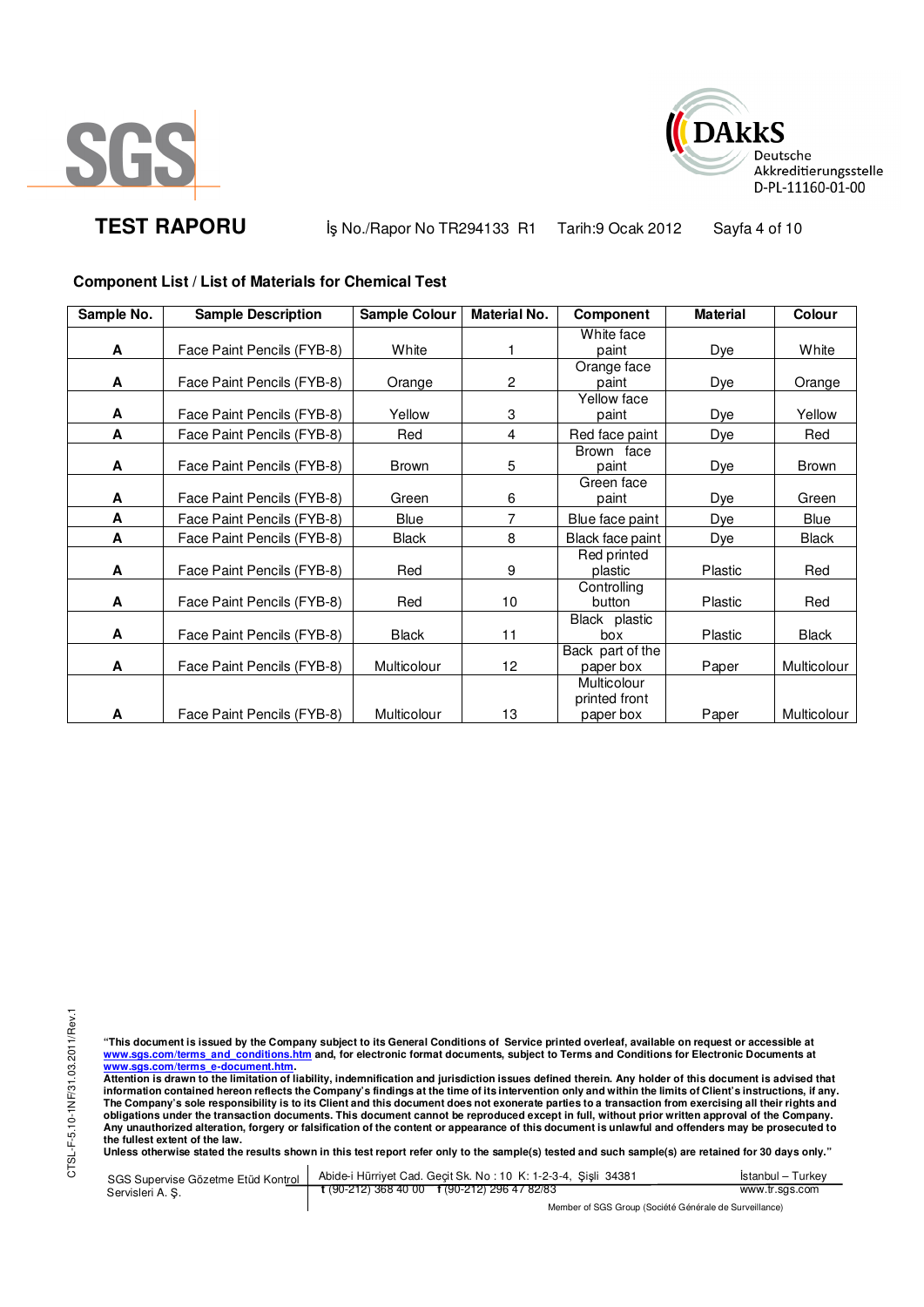



**TEST RAPORU** iş No./Rapor No TR294133 R1 Tarih:9 Ocak 2012 Sayfa 5 of 10

### **Detail Test Result:**

| Azo Dyes (Textile) <sup>2</sup>                                                                                                       |                |             |                   |         |                         |
|---------------------------------------------------------------------------------------------------------------------------------------|----------------|-------------|-------------------|---------|-------------------------|
| Test Method: ACCORDING TO BS EN 14362-1:2003 - ANALYSIS BY GC-MS/HPLC-DAD                                                             |                |             |                   |         |                         |
| <b>Component</b>                                                                                                                      | <b>Cas No</b>  | $1 + 2 + 3$ | $\frac{4+5+6}{6}$ | $7 + 8$ | $\overline{\mathbf{g}}$ |
| 4-Aminobiphenyl                                                                                                                       | $92 - 67 - 1$  | n.d.        | n.d.              | n.d.    | n.d.                    |
| Benzidine                                                                                                                             | 92-87-5        | n.d.        | n.d.              | n.d.    | n.d.                    |
| 4-Chlor-o-toluidine                                                                                                                   | 95-69-2        | n.d.        | n.d.              | n.d.    | n.d.                    |
| 2-Naphthylamine                                                                                                                       | $91 - 59 - 8$  | n.d.        | n.d.              | n.d.    | n.d.                    |
| o-Aminoazotoluene                                                                                                                     | 97-56-3        | n.d.        | n.d.              | n.d.    | n.d.                    |
| 5-nitro-o-toluidine / 2-Amino-4-nitrotoluene                                                                                          | 99-55-8        | n.d.        | n.d.              | n.d.    | n.d.                    |
| 4-Chloroaniline                                                                                                                       | 106-47-8       | n.d.        | n.d.              | n.d.    | n.d.                    |
| 4-methoxy-m-phenylenediamine / 2,4-Diaminoanisole                                                                                     | 615-05-4       | n.d.        | n.d.              | n.d.    | n.d.                    |
| 4,4'-Diaminodiphenylmethane                                                                                                           | 101-77-9       | n.d.        | n.d.              | n.d.    | n.d.                    |
| 3,3'-Dichlorobenzidine                                                                                                                | $91 - 94 - 1$  | n.d.        | n.d.              | n.d.    | n.d.                    |
| 3,3'-Dimethoxybenzidine                                                                                                               | 119-90-4       | n.d.        | n.d.              | n.d.    | n.d.                    |
| 3,3'-Dimethylbenzidine                                                                                                                | 119-93-7       | n.d.        | n.d.              | n.d.    | n.d.                    |
| 4,4'-methylenedi-o-toluidine /                                                                                                        |                | n.d.        | n.d.              | n.d.    | n.d.                    |
| 3,3'-Dimethyl-4,4'-diaminodiphenylmethane                                                                                             | 838-88-0       |             |                   |         |                         |
| p-Cresidine                                                                                                                           | $120 - 71 - 8$ | n.d.        | n.d.              | n.d.    | n.d.                    |
| 4,4'-Methylene-bis-(2-chloroaniline)                                                                                                  | $101 - 14 - 4$ | n.d.        | n.d.              | n.d.    | n.d.                    |
| 4,4'-Oxydianiline                                                                                                                     | 101-80-4       | n.d.        | n.d.              | n.d.    | n.d.                    |
| 4,4'-Thiodianiline                                                                                                                    | 139-65-1       | n.d.        | n.d.              | n.d.    | n.d.                    |
| o-Toluidine                                                                                                                           | 95-53-4        | n.d.        | n.d.              | n.d.    | n.d.                    |
| 4-methyl-m-phenylenediamine / 2,4-Toluylendiamine                                                                                     | 95-80-7        | n.d.        | n.d.              | n.d.    | n.d.                    |
| 2,4,5-Trimethylaniline                                                                                                                | 137-17-7       | n.d.        | n.d.              | n.d.    | n.d.                    |
| **4-aminoazobenzene                                                                                                                   | 60-09-3        | n.d.        | n.d.              | n.d.    | n.d.                    |
| O-Anisidine                                                                                                                           | $90 - 04 - 0$  | n.d.        | n.d.              | n.d.    | n.d.                    |
|                                                                                                                                       | Sonuc          | Geçti       | Geçti             | Gecti   | Geçti                   |
| $Note(s)$ :                                                                                                                           |                |             |                   |         |                         |
| * Composite test has been performed as per the special request of client                                                              |                |             |                   |         |                         |
| $n.d. = not detected$                                                                                                                 |                |             |                   |         |                         |
| $* =$ exceed the limit                                                                                                                |                |             |                   |         |                         |
| Detection Limit = 5 mg/kg (for individual compound)                                                                                   |                |             |                   |         |                         |
| Requirement by the client=<br>30 mg/kg                                                                                                |                |             |                   |         |                         |
| * * Test result for 4-aminoazobenzene (CAS no.: 60-09-3) is considered as "not detected" (i.e. <5mg/kg) since both aniline<br>Remark: |                |             |                   |         |                         |

and/or 1,4-phenylenediamine is not found (i.e. <5mg/kg) by mentioned test method.

Max. limit specified by EU directive 2002/61/EC

Total Uncertainty =  $\pm 30\%$ 

"This document is issued by the Company subject to its General Conditions of Service printed overleaf, available on request or accessible at<br>www.sgs.com/terms\_and\_conditions.htm\_and, for electronic format documents, subjec <u>www.sgs.com/terms\_e-document.htm</u>.<br>Attention is drawn to the limitation of liability, indemnification and jurisdiction issues defined therein. Any holder of this document is advised that

information contained hereon reflects the Company's findings at the time of its intervention only and within the limits of Client's instructions, if any.<br>The Company's sole responsibility is to its Client and this document **obligations under the transaction documents. This document cannot be reproduced except in full, without prior written approval of the Company. Any unauthorized alteration, forgery or falsification of the content or appearance of this document is unlawful and offenders may be prosecuted to the fullest extent of the law.** 

Unless otherwise stated the results shown in this test report refer only to the sample(s) tested and such sample(s) are retained for 30 days only."

|                 | SGS Supervise Gözetme Etüd Kontrol   Abide-i Hürriyet Cad. Geçit Sk. No: 10 K: 1-2-3-4, Sişli 34381 | Istanbul – Turkey |
|-----------------|-----------------------------------------------------------------------------------------------------|-------------------|
| Servisleri A.S. | $\frac{1}{2}$ (90-212) 368 40 00 f (90-212) 296 47 82/83                                            | www.tr.sgs.com    |
|                 | Mambar of BCB Crown (Booidtó Cápárolo de Buruaillonge)                                              |                   |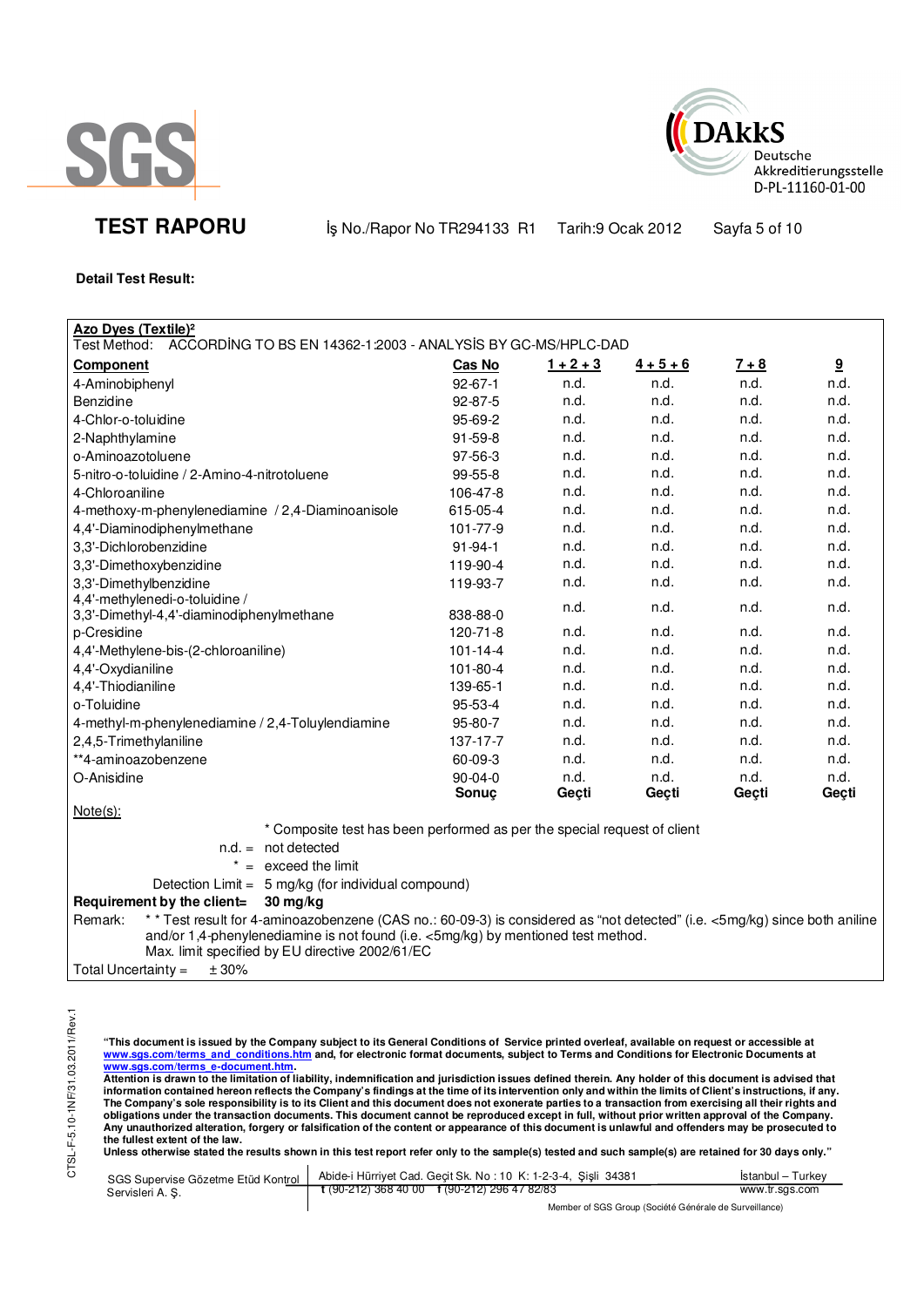



**TEST RAPORU** iş No./Rapor No TR294133 R1 Tarih:9 Ocak 2012 Sayfa 6 of 10

| Phthalates <sup>2</sup>             |                      |             |                                                                                                                                                                                                         |         |       |
|-------------------------------------|----------------------|-------------|---------------------------------------------------------------------------------------------------------------------------------------------------------------------------------------------------------|---------|-------|
| Test Method:                        |                      |             | WITH REFERENCE TO ASTM D3421:1975 - ANALYSIS BY GC/MS                                                                                                                                                   |         |       |
| <b>Component</b>                    | Cas No               | $1 + 2 + 3$ | $4 + 5 + 6$                                                                                                                                                                                             | $7 + 8$ | 9     |
| Dibutyl Phthalate (DBP)             | 84-74-2              | n.d.        | n.d.                                                                                                                                                                                                    | n.d.    | n.d.  |
| Benzylbutyl Phthalate (BBP)         | 85-68-7              | n.d.        | n.d.                                                                                                                                                                                                    | n.d.    | n.d.  |
| Bis-(2-ethylhexyl) Phthalate (DEHP) | 117-81-7             | n.d.        | n.d.                                                                                                                                                                                                    | n.d.    | n.d.  |
| Diisononyl Phthalate (DINP)         | 28553-12-0           | n.d.        | n.d.                                                                                                                                                                                                    | n.d.    | n.d.  |
| Di-n-octyl Phthalate (DNOP)         | 117-84-0             | n.d.        | n.d.                                                                                                                                                                                                    | n.d.    | n.d.  |
| Diisodecyl Phthalate (DIDP)         | 26761-40-0           | n.d.        | n.d.                                                                                                                                                                                                    | n.d.    | n.d.  |
|                                     | Sonuc                | Geçti       | Geçti                                                                                                                                                                                                   | Geçti   | Geçti |
|                                     |                      |             |                                                                                                                                                                                                         |         |       |
| $Note(s)$ :                         |                      |             |                                                                                                                                                                                                         |         |       |
|                                     |                      |             | * Composite test has been performed as per the special request of client                                                                                                                                |         |       |
| $n.d. =$                            | not detected         |             |                                                                                                                                                                                                         |         |       |
| $\star$                             | exceed the limit     |             |                                                                                                                                                                                                         |         |       |
| $\leq$ $=$                          | less than            |             |                                                                                                                                                                                                         |         |       |
| Detection $Limit =$                 | individual compound) |             | For DBP, BBP, DEHP and DNOP: 0,003%, For DINP, DIDP: 0,01% (for                                                                                                                                         |         |       |
| Total Uncertainty=                  | ±25%                 |             |                                                                                                                                                                                                         |         |       |
| Recommended Max. Limit=<br>Remark:  | mouth                |             | 0.1 % for Total (DBP+BBP+DEHP) For all childcare articles<br>0,1 % for Total (DINP+DNOP+DIDP) For childcare articles if it can be placed in the                                                         |         |       |
|                                     |                      |             | Recommended Max. limit specified by entries 51 and 52 of Regulation (EC) No<br>552/2009 amending Annex XVII of REACH Regulation (EC) No 1907/2006<br>(previously restricted under Directive 2005/84/EC) |         |       |

"This document is issued by the Company subject to its General Conditions of Service printed overleaf, available on request or accessible at<br>www.sgs.com/terms\_and\_conditions.htm\_and, for electronic format documents, subjec

<u>www.sgs.com/terms\_e-document.htm.</u><br>Attention is drawn to the limitation of liability, indemnification and jurisdiction issues defined therein. Any holder of this document is advised that<br>information contained hereon refle obligations under the transaction documents. This document cannot be reproduced except in full, without prior written approval of the Company.<br>Any unauthorized alteration, forgery or falsification of the content or appeara

**Unless otherwise stated the results shown in this test report refer only to the sample(s) tested and such sample(s) are retained for 30 days only."** 

|                  | SGS Supervise Gözetme Etüd Kontrol   Abide-i Hürriyet Cad. Geçit Sk. No: 10 K: 1-2-3-4, Şişli 34381      | Istanbul – Turkev |
|------------------|----------------------------------------------------------------------------------------------------------|-------------------|
| Servisleri A. S. | $\frac{1}{2}$ (90-212) 368 40 00 f (90-212) 296 47 82/83                                                 | www.tr.sas.com    |
|                  | $M_{\rm BH}$ . The state of $\sim$ $\sim$ $M_{\rm BH}$ is the $\sim$ $M_{\rm BH}$ is the state of $\sim$ |                   |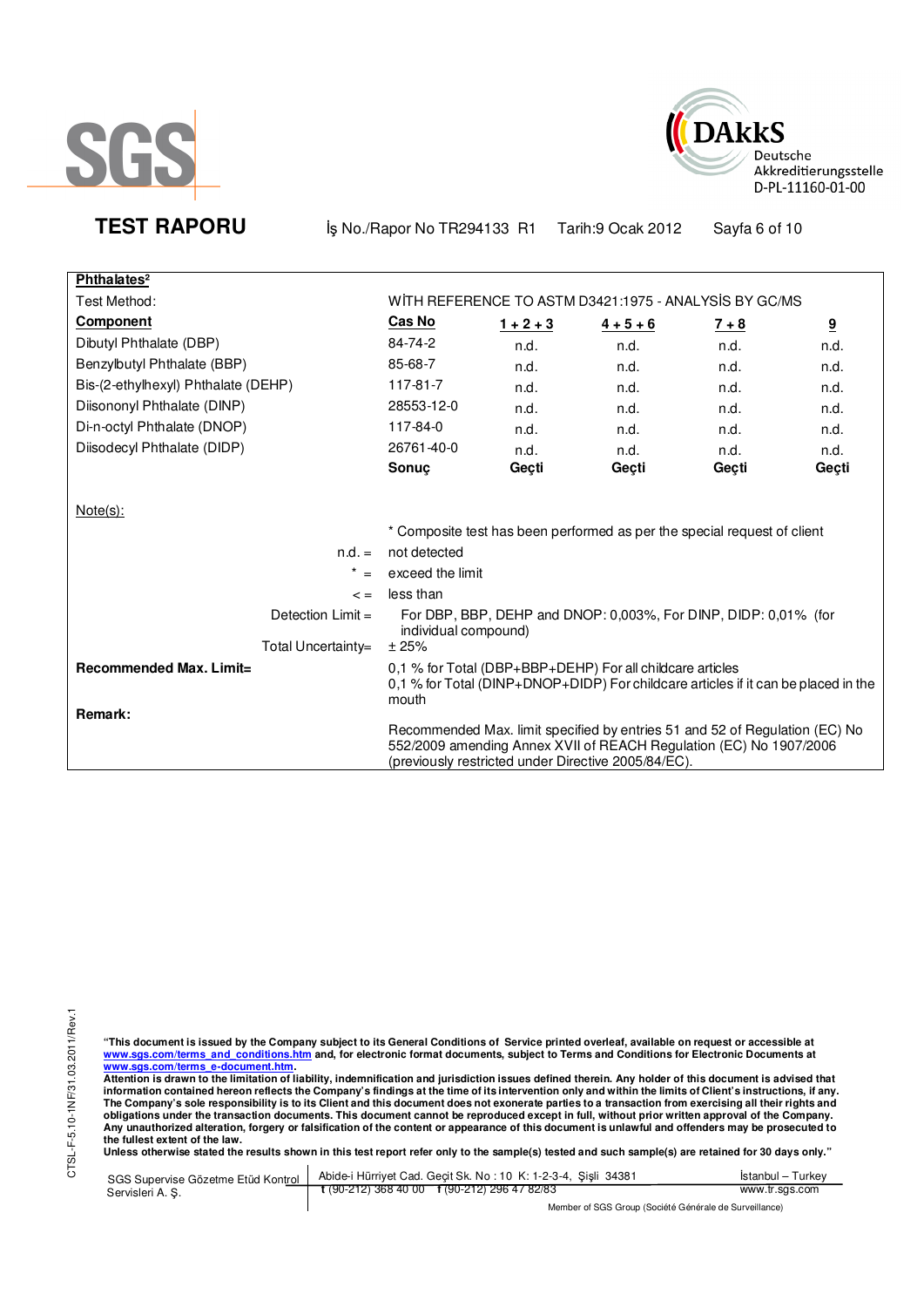



**TEST RAPORU** iş No./Rapor No TR294133 R1 Tarih:9 Ocak 2012 Sayfa 7 of 10

| <b>Allergenous Disperse Dyes<sup>2</sup></b>                              |                                                                       |             |       |       |             |       |
|---------------------------------------------------------------------------|-----------------------------------------------------------------------|-------------|-------|-------|-------------|-------|
| WITH REFERENCE TO DIN 54231:2005 - ANALYSIS BY LC-DAD/MSD<br>Test Method: |                                                                       |             |       |       |             |       |
| <b>Component</b>                                                          | Cas No                                                                | $1 + 2 + 3$ | 12    | 13    | $4 + 5 + 6$ | $7+8$ |
| C.I. Disperse Blue 1 (Structure No: C.I. 64 500)                          | 2475-45-8                                                             | n.d.        | n.d.  | n.d.  | n.d.        | n.d.  |
| C.I. Disperse Blue 3 (Structure No: C.I. 61 505)                          | 2475-46-9                                                             | n.d.        | n.d.  | n.d.  | n.d.        | n.d.  |
| C.I. Disperse Blue 7 (Structure No: C.I. 62 500)                          | 3179-90-6                                                             | n.d.        | n.d.  | n.d.  | n.d.        | n.d.  |
| C.I. Disperse Blue 26 (Structure No: C.I. 63 305)                         | 3860-63-7                                                             | n.d.        | n.d.  | n.d.  | n.d.        | n.d.  |
| C.I. Disperse Blue 35                                                     | 56524-77-7<br>56524-76-6                                              | n.d.        | n.d.  | n.d.  | n.d.        | n.d.  |
| C.I. Disperse Blue 102                                                    | 12222-97-8                                                            | n.d.        | n.d.  | n.d.  | n.d.        | n.d.  |
| C.I. Disperse Blue 106                                                    | 12223-01-7                                                            | n.d.        | n.d.  | n.d.  | n.d.        | n.d.  |
| C.I. Disperse Blue 124                                                    | 61951-51-7                                                            | n.d.        | n.d.  | n.d.  | n.d.        | n.d.  |
| C.I. Disperse Brown 1                                                     | 23355-64-8                                                            | n.d.        | n.d.  | n.d.  | n.d.        | n.d.  |
| C.I. Disperse Orange 1 (Structure No: C.I. 11 080)                        | 2581-69-3                                                             | n.d.        | n.d.  | n.d.  | n.d.        | n.d.  |
| C.I. Disperse Orange 3 (Structure No: C.I. 11 005)                        | 730-40-5                                                              | n.d.        | n.d.  | n.d.  | n.d.        | n.d.  |
| C.I. Disperse Orange 37/76                                                | 13301-61-6                                                            | n.d.        | n.d.  | n.d.  | n.d.        | n.d.  |
| C.I. Disperse Red 1 (Structure No: C.I. 11 110)                           | 2872-52-8                                                             | n.d.        | n.d.  | n.d.  | n.d.        | n.d.  |
| C.I. Disperse Red 11 (Structure No: C.I. 62 015)                          | 2872-48-2                                                             | n.d.        | n.d.  | n.d.  | n.d.        | n.d.  |
| C.I. Disperse Red 17 (Structure No: C.I. 11 210)                          | 3179-89-3                                                             | n.d.        | n.d.  | n.d.  | n.d.        | n.d.  |
| C.I. Disperse Yellow 1 (Structure No: C.I. 10 345)                        | 119-15-3                                                              | n.d.        | n.d.  | n.d.  | n.d.        | n.d.  |
| C.I. Disperse Yellow 3 (Structure No: C.I. 11 855)                        | 2832-40-8                                                             | n.d.        | n.d.  | n.d.  | n.d.        | n.d.  |
| C.I. Disperse Yellow 9 (Structure No: C.I. 10 375)                        | 6373-73-5                                                             | n.d.        | n.d.  | n.d.  | n.d.        | n.d.  |
| C.I. Disperse Yellow 23                                                   | 6250-23-3                                                             | n.d.        | n.d.  | n.d.  | n.d.        | n.d.  |
| C.I. Disperse Yellow 39                                                   | $\overline{\phantom{a}}$                                              | n.d.        | n.d.  | n.d.  | n.d.        | n.d.  |
| C.I. Disperse Yellow 49                                                   | 54824-37-2                                                            | n.d.        | n.d.  | n.d.  | n.d.        | n.d.  |
| C.I. Disperse Orange 149                                                  | 85136-74-9                                                            | n.d.        | n.d.  | n.d.  | n.d.        | n.d.  |
|                                                                           | Sonuç                                                                 | Geçti       | Geçti | Geçti | Geçti       | Geçti |
| $Note(s)$ :                                                               | Results reported on sample extract only. The unit of result is mg/kg. |             |       |       |             |       |
| $n.d. =$                                                                  | not detected                                                          |             |       |       |             |       |
| $* =$                                                                     | exceed the limit                                                      |             |       |       |             |       |
| $\lt$ =                                                                   | less than                                                             |             |       |       |             |       |
| Detection Limit =                                                         | 15 mg/kg (for individual compound)                                    |             |       |       |             |       |
| Requirement by the client=                                                | Not detected                                                          |             |       |       |             |       |

"This document is issued by the Company subject to its General Conditions of Service printed overleaf, available on request or accessible at<br>www.sgs.com/terms\_and\_conditions.htm\_and, for electronic format documents, subjec

<u>www.sgs.com/terms\_e-document.htm</u>.<br>Attention is drawn to the limitation of liability, indemnification and jurisdiction issues defined therein. Any holder of this document is advised that information contained hereon reflects the Company's findings at the time of its intervention only and within the limits of Client's instructions, if any.<br>The Company's sole responsibility is to its Client and this document obligations under the transaction documents. This document cannot be reproduced except in full, without prior written approval of the Company.<br>Any unauthorized alteration, forgery or falsification of the content or appeara

**Unless otherwise stated the results shown in this test report refer only to the sample(s) tested and such sample(s) are retained for 30 days only."** 

| SGS Supervise Gözetme Etüd Kontrol | Abide-i Hürriyet Cad. Gecit Sk. No: 10 K: 1-2-3-4, Sisli 34381                                           | Istanbul - Turkey |  |
|------------------------------------|----------------------------------------------------------------------------------------------------------|-------------------|--|
| Servisleri A. S.                   | $\frac{1}{2}$ (90-212) 368 40 00 f (90-212) 296 47 82/83                                                 | www.tr.sgs.com    |  |
|                                    | $M_{\rm BH}$ . The state of $\sim$ $\sim$ $M_{\rm BH}$ is the $\sim$ $M_{\rm BH}$ is the state of $\sim$ |                   |  |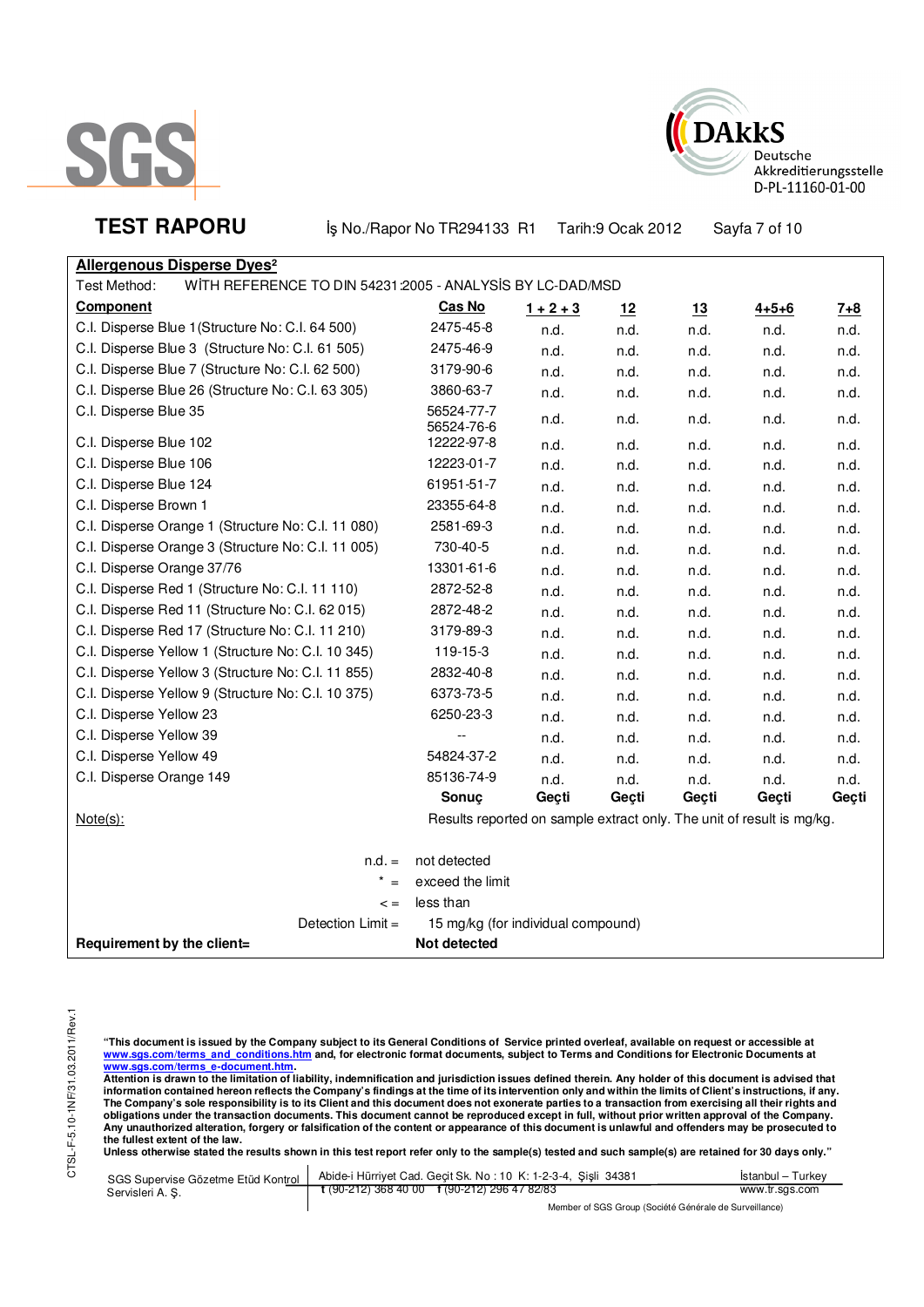



**TEST RAPORU** iş No./Rapor No TR294133 R1 Tarih:9 Ocak 2012 Sayfa 8 of 10

**Migration of Certain Elements²**

| migration or certain Elements |                                                                           |           |            |                                                                                                   |         |
|-------------------------------|---------------------------------------------------------------------------|-----------|------------|---------------------------------------------------------------------------------------------------|---------|
| Test Method:                  | WITH REFERENCE TO BS EN 71-3:1995 BS 5665-3:1995 - ANALYSED BY ICP-OES/MS |           |            |                                                                                                   |         |
| Component                     | $1 + 2 + 3$                                                               | <u>12</u> | <u>13</u>  | $4 + 5 + 6$                                                                                       | $7 + 8$ |
| Antimony (Sb)                 | n.d.                                                                      | n.d.      | n.d.       | n.d.                                                                                              | n.d.    |
| Arsenic (As)                  | n.d.                                                                      | n.d.      | n.d.       | n.d.                                                                                              | n.d.    |
| Cadmium (Cd)                  | n.d.                                                                      | n.d.      | n.d.       | n.d.                                                                                              | n.d.    |
| Chromium (Cr)                 | n.d.                                                                      | n.d.      | n.d.       | n.d.                                                                                              | n.d.    |
| Lead (Pb)                     | n.d.                                                                      | n.d.      | n.d.       | n.d.                                                                                              | n.d.    |
| Mercury (Hg)                  | n.d.                                                                      | n.d.      | n.d.       | n.d.                                                                                              | n.d.    |
| Barium (Ba)                   | n.d.                                                                      | n.d.      | n.d.       | n.d.                                                                                              | n.d.    |
| Selenium (Se)                 | n.d.                                                                      | n.d.      | n.d.       | n.d.                                                                                              | n.d.    |
| Sonuç                         | Geçti                                                                     | Geçti     | Geçti      | Geçti                                                                                             | Geçti   |
| $Note(s)$ :                   |                                                                           |           |            |                                                                                                   |         |
|                               |                                                                           |           |            |                                                                                                   |         |
| $n.d. =$                      | not detected                                                              |           |            |                                                                                                   |         |
| $\star$<br>$=$                | exceed the limit                                                          |           |            |                                                                                                   |         |
| $\lt$ =                       | less than                                                                 |           |            |                                                                                                   |         |
| Detection Limit =             | 10 mg/kg                                                                  |           |            | Sb: 5 mg/kg, As: 2,5 mg/kg, Ba: 10 mg/kg, Cd: 5 mg/kg, Cr: 5 mg/kg, Pb: 5 mg/kg, Hg: 5 mg/kg, Se: |         |
| Requirement by the client=    | Arsenic (As)                                                              |           |            | 25 mg/kg                                                                                          |         |
|                               | Cadmium (Cd)                                                              |           | 75 mg/kg   |                                                                                                   |         |
|                               | Antimony (Sb)                                                             |           | 60 mg/kg   |                                                                                                   |         |
|                               | Mercury (Hg)                                                              |           | 60 mg/kg   |                                                                                                   |         |
|                               | Barium(Ba)                                                                |           | 1000 mg/kg |                                                                                                   |         |
|                               | Selenium (Se)                                                             |           | 500 mg/kg  |                                                                                                   |         |
|                               | Lead(Pb)                                                                  |           | 90 mg/kg   |                                                                                                   |         |
|                               | Chromium(Cr)                                                              |           |            | 60 mg/kg                                                                                          |         |
|                               |                                                                           |           |            |                                                                                                   |         |

"This document is issued by the Company subject to its General Conditions of Service printed overleaf, available on request or accessible at<br>www.sgs.com/terms\_and\_conditions.htm\_and, for electronic format documents, subjec

<u>www.sgs.com/terms\_e-document.htm.</u><br>Attention is drawn to the limitation of liability, indemnification and jurisdiction issues defined therein. Any holder of this document is advised that<br>information contained hereon refle obligations under the transaction documents. This document cannot be reproduced except in full, without prior written approval of the Company.<br>Any unauthorized alteration, forgery or falsification of the content or appeara

**Unless otherwise stated the results shown in this test report refer only to the sample(s) tested and such sample(s) are retained for 30 days only."** 

| SGS Supervise Gözetme Etüd Kontrol | Abide-i Hürriyet Cad. Gecit Sk. No: 10 K: 1-2-3-4, Sisli 34381 | Istanbul – Turkev                                      |  |  |
|------------------------------------|----------------------------------------------------------------|--------------------------------------------------------|--|--|
| Servisleri A. S.                   | $\frac{1}{2}$ (90-212) 368 40 00 f (90-212) 296 47 82/83       | www.tr.sgs.com                                         |  |  |
|                                    |                                                                | Member of SGS Group (Société Générale de Surveillance) |  |  |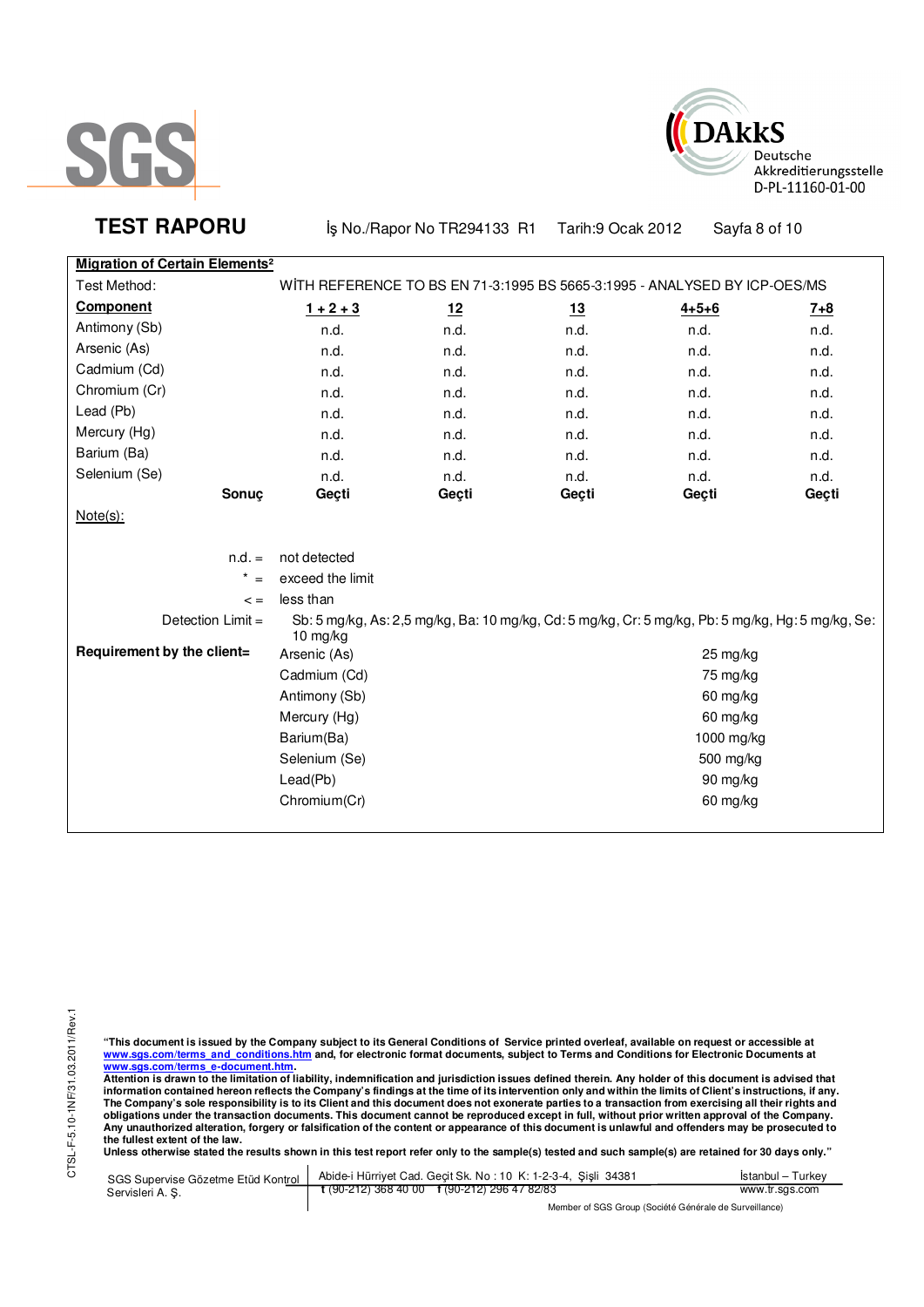



**TEST RAPORU b** iş No./Rapor No TR294133 R1 Tarih:9 Ocak 2012 Sayfa 9 of 10

| <b>Migration of Certain Elements<sup>2</sup></b> |                                                                           |                                                                                                   |
|--------------------------------------------------|---------------------------------------------------------------------------|---------------------------------------------------------------------------------------------------|
| Test Method:                                     | WITH REFERENCE TO BS EN 71-3:1995 BS 5665-3:1995 - ANALYSED BY ICP-OES/MS |                                                                                                   |
| Component                                        | 11                                                                        | $9 + 10$                                                                                          |
| Antimony (Sb)                                    | n.d.                                                                      | n.d.                                                                                              |
| Arsenic (As)                                     | n.d.                                                                      | n.d.                                                                                              |
| Cadmium (Cd)                                     | n.d.                                                                      | n.d.                                                                                              |
| Chromium (Cr)                                    | n.d.                                                                      | n.d.                                                                                              |
| Lead (Pb)                                        | n.d.                                                                      | n.d.                                                                                              |
| Mercury (Hg)                                     | n.d.                                                                      | n.d.                                                                                              |
| Barium (Ba)                                      | n.d.                                                                      | n.d.                                                                                              |
| Selenium (Se)                                    | n.d.                                                                      | n.d.                                                                                              |
| Sonuç                                            | Geçti                                                                     | Geçti                                                                                             |
| $Note(s)$ :                                      |                                                                           |                                                                                                   |
|                                                  |                                                                           |                                                                                                   |
| $n.d. =$                                         | not detected                                                              |                                                                                                   |
| $\star$                                          | exceed the limit                                                          |                                                                                                   |
| $\leq$ $=$                                       | less than                                                                 |                                                                                                   |
| Detection Limit =                                | 10 mg/kg                                                                  | Sb: 5 mg/kg, As: 2,5 mg/kg, Ba: 10 mg/kg, Cd: 5 mg/kg, Cr: 5 mg/kg, Pb: 5 mg/kg, Hg: 5 mg/kg, Se: |
| Requirement by the client=                       | Arsenic (As)                                                              | 25 mg/kg                                                                                          |
|                                                  | Cadmium (Cd)                                                              | 75 mg/kg                                                                                          |
|                                                  | Antimony (Sb)                                                             | 60 mg/kg                                                                                          |
|                                                  | Mercury (Hg)                                                              | 60 mg/kg                                                                                          |
|                                                  | Barium(Ba)                                                                | 1000 mg/kg                                                                                        |
|                                                  | Selenium (Se)                                                             | 500 mg/kg                                                                                         |
|                                                  | Leaf(Pb)                                                                  | 90 mg/kg                                                                                          |
|                                                  | Chromium(Cr)                                                              | 60 mg/kg                                                                                          |
|                                                  |                                                                           |                                                                                                   |

"This document is issued by the Company subject to its General Conditions of Service printed overleaf, available on request or accessible at<br>www.sgs.com/terms\_and\_conditions.htm\_and, for electronic format documents, subjec

<u>www.sgs.com/terms\_e-document.htm.</u><br>Attention is drawn to the limitation of liability, indemnification and jurisdiction issues defined therein. Any holder of this document is advised that<br>information contained hereon refle obligations under the transaction documents. This document cannot be reproduced except in full, without prior written approval of the Company.<br>Any unauthorized alteration, forgery or falsification of the content or appeara

**Unless otherwise stated the results shown in this test report refer only to the sample(s) tested and such sample(s) are retained for 30 days only."** 

| SGS Supervise Gözetme Etüd Kontrol | Abide-i Hürriyet Cad. Gecit Sk. No: 10 K: 1-2-3-4, Sisli 34381       | Istanbul - Turkey |  |
|------------------------------------|----------------------------------------------------------------------|-------------------|--|
| Servisleri A. S.                   | $\frac{1}{2}$ (90-212) 368 40 00 $\frac{1}{2}$ (90-212) 296 47 82/83 | www.tr.sgs.com    |  |
|                                    | Member of SGS Group (Société Générale de Surveillance)               |                   |  |